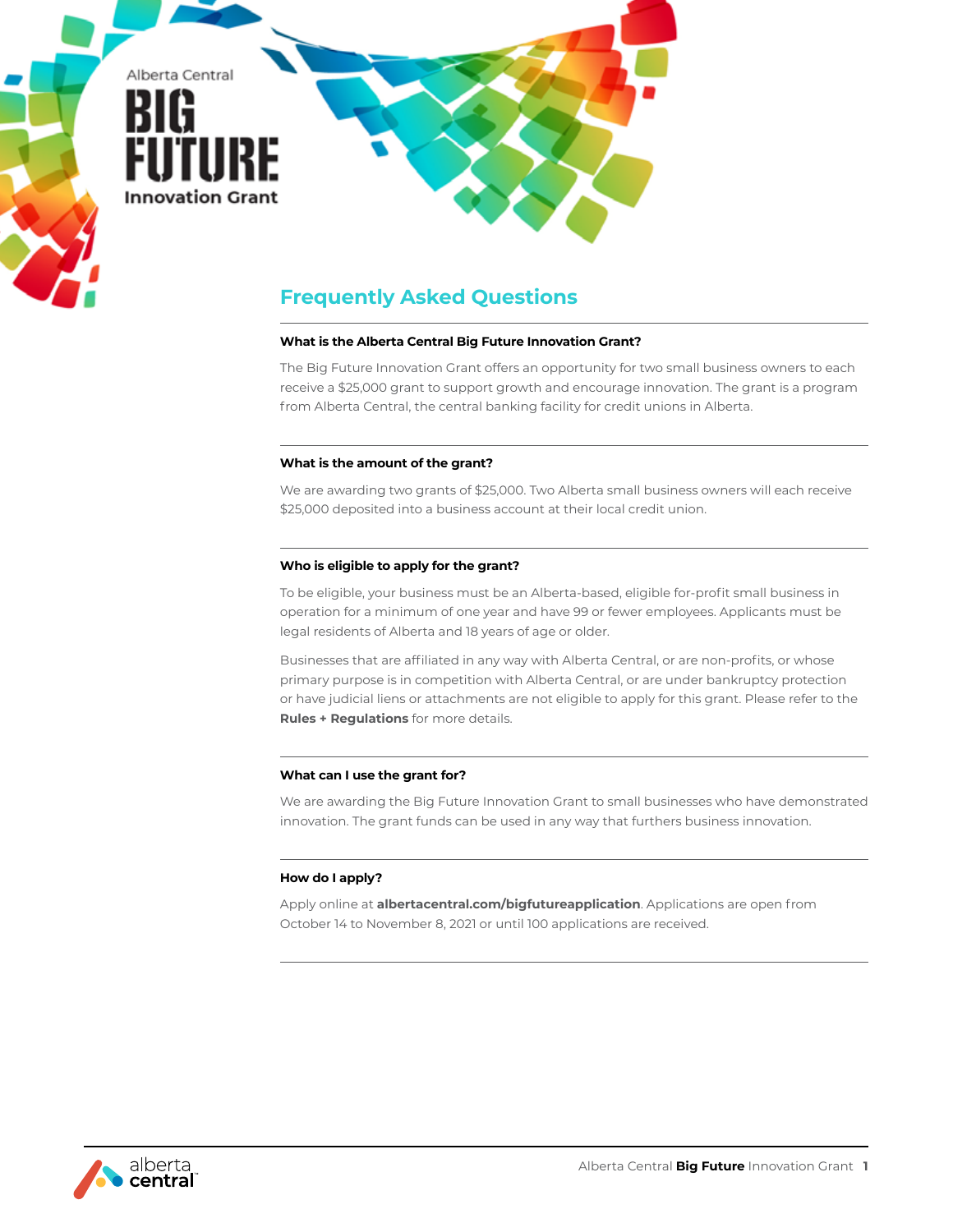

## **When is the deadline to apply?**

Applications are open from October 14 until November 8, 2021 at 11:59:59 MST or until 100 applications are received. We encourage you to submit your application early as the applications come in fast.

## **How will you choose the winners?**

The first 100 applications will be reviewed by a panel. We'll announce a shortlist of five finalists on November 22 and those applicants will be asked to complete a 15-20-minute virtual presentation to the judging panel on December 7. The judges will then select two recipients who will each receive \$25,000, deposited into a business account at their local credit union.

## **What information do I need to apply?**

In addition to basic business information (name, email, website, social media handles and business license or corporation number), you must answer a series of questions related to your business. This includes a business profile, what solution you provide to the marketplace, your business goals, how you support your community, how your business demonstrates innovation and how you would use the finds to continue innovation.

You can also upload visuals to accompany your application. Please refer to the **online application** for more details.

#### **How will I know that you've received my application?**

After submitting online, you will receive a confirmation message that your submission has been received. If you do not see a confirmation message, email **communications@ albertacentral.com**.

#### **Can I start my online application and finish at a later time?**

No, you will need to complete and submit your application in one session. We suggest preparing your submission in a separate document before submitting the final version online.

#### **How will I know if I am one of the five finalists?**

We will notify five shortlisted applicants by November 22. The shortlisted applicants will then be asked to make a 15-20-minute virtual presentation to the judging panel on December 7. Winners will be notified by December 12, 2021.

#### **If I am awarded a grant, do I have to pay it back?**

No, the grant does not need to be paid back.